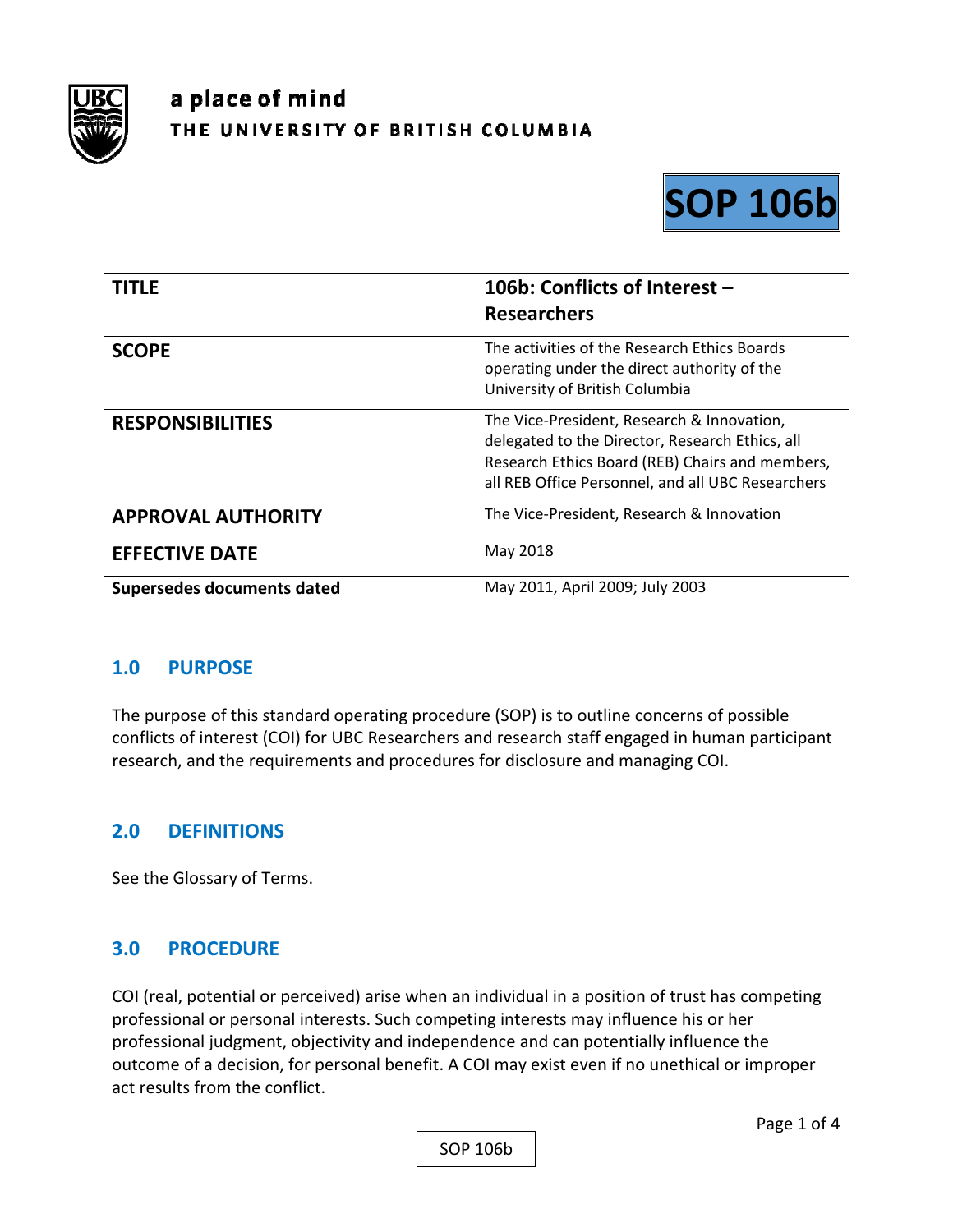Researchers are subject to the University of British Columbia's Policy 97<sup>1</sup> on Conflict of Interest and Conflict of Commitment. Researchers must disclose in the RISe application<sup>2</sup> the existence of any potential, actual, or apparent COI. Researchers and research staff should identify and manage COI to maintain the public confidence and trust and to maintain the independence and integrity of the research process. If a COI cannot be avoided, procedures should be in place to manage and/or to mitigate the conflict.

This SOP is not intended to prohibit Researcher relationships with companies; however, the REB should ensure that participant protection, the integrity of the ethics review, and the conduct of the research are not jeopardized by an unidentified and unmanaged COI. REBs should identify and manage COI to maintain the public confidence and trust and to maintain the independence and integrity of the ethics review. If a COI cannot be avoided, procedures should be in place to mitigate the conflict.

The REB is responsible for determining whether the disclosed COI is likely to affect or appear to affect the design, conduct, or reporting of the research. The REB must be perceived to be fair and impartial, immune from pressure either by the sponsor, affiliated organizations or the Researchers whose research is being reviewed, or by other professional and/or nonprofessional sources.

The standard that guides decisions about determining COI is whether an independent observer could reasonably question whether the individual's actions or decisions are based on factors other than the rights, welfare and safety of the participants.

# **3.1 Researcher Disclosure of Conflicts of Interest**

- **3.1.1** Researchers submitting research applications to the REB are required to declare any COI including those of his/her sub/co‐Researcher(s), research staff, and their immediate families (which includes spouse, domestic partners and dependent child), and close relationships $3$ ;
- **3.1.2** The Researcher is additionally required to provide information on the clinical trial budget, as applicable, when submitting a research application<sup>4</sup>;
- **3.1.3**  Such disclosures shall be in writing and sufficiently detailed to allow accurate and objective evaluation of conflict;
- **3.1.4**  The Researcher shall disclose any conflicts to the REB at the following times:
	- With the initial REB application,
	- At each continuing review of the project,
	- Whenever a COI arises, such as changes in responsibilities or financial circumstances;

SOP 106b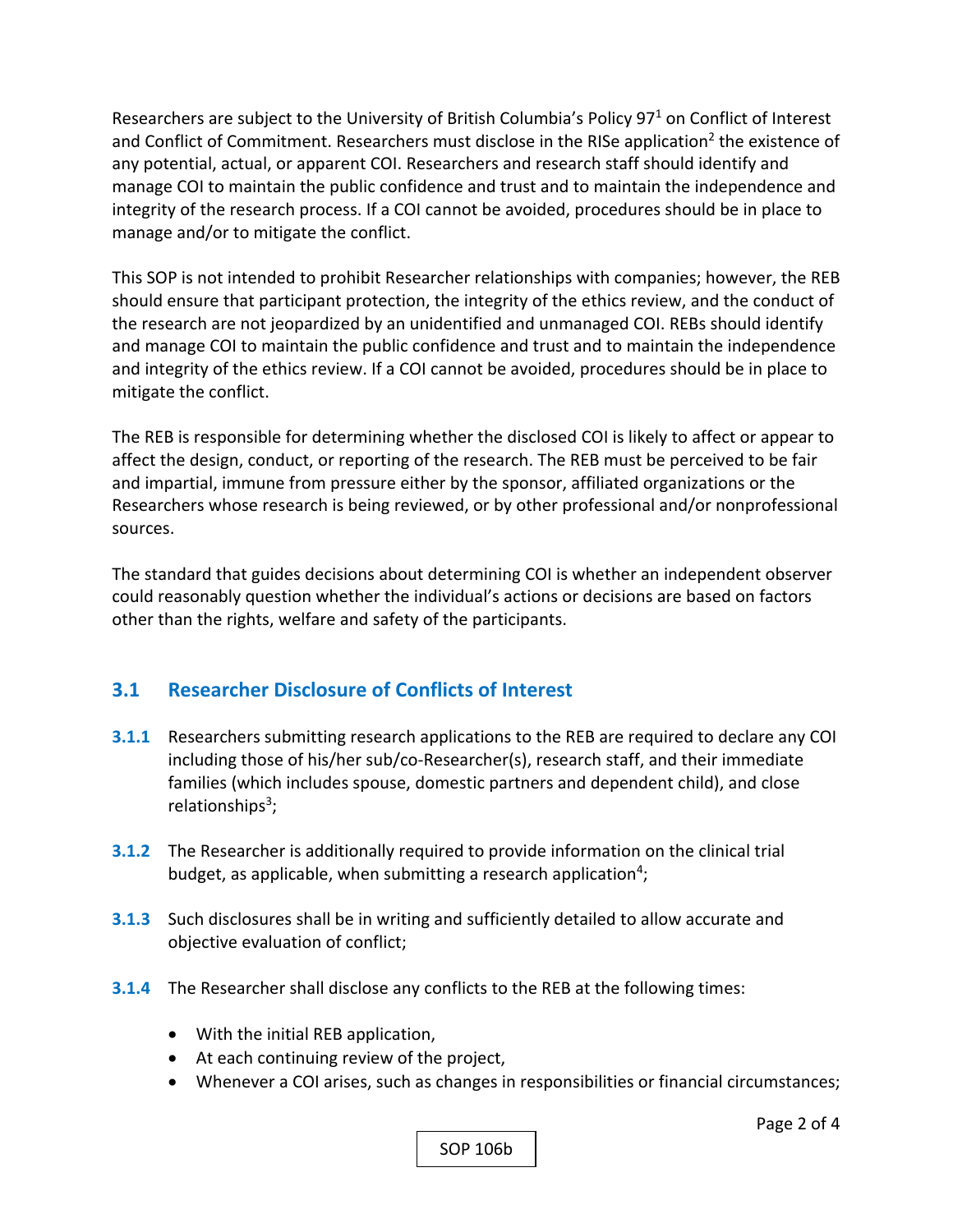- **3.1.5**  The Researcher shall cooperate with the REB and with other officials involved in the review of the pertinent facts and circumstances regarding any COI disclosed, and shall comply with all the requirements of the REB and with his/her organizational COI policies to eliminate and/or to manage the conflict;
- **3.1.6**  The Researcher shall ensure that all requirements from any COI reviews are appropriately incorporated into the corresponding informed consent documents and research, as applicable.

## **3.2 REB Review of Researcher Conflicts of Interest**

- **3.2.1** The REB will review each application for disclosure of COI;
- **3.2.2**  If the Researcher indicates on the REB application that a conflict exists, the REB will determine whether the disclosed COI is likely to affect or appear to affect the design, conduct, or reporting of the research;
- **3.2.3** The REB review shall focus on those aspects of the COI that may reasonably affect human participant protection and the steps taken should be context‐based and commensurate with the risks;
- **3.2.4** In determining the appropriate action, the REB may take into consideration information presented by the Researcher such as:
	- The nature of the research,
	- The magnitude of the interest or the degree to which the conflict is related to the research,
	- The extent to which the interest could affect the research,
	- Whether a specific individual is unique in his/her clinical or scientific qualifications to conduct the research,
	- The degree of risk to the human participants involved in the research that is inherent in the research, and/or
	- The management plan for the COI already developed by the Researcher;
- **3.2.5** The REB may approve the research and may require a management plan, which may include changes at the Researcher's or sponsor's expense, to eliminate or to mitigate the conflict. Required actions may include, but are not limited to:
	- Divestiture or termination of relevant economic interests,
	- Mandating Researcher recusal from research,
	- Modifying or limiting the participation of the Researcher in all or in a portion of the research,

SOP 106b